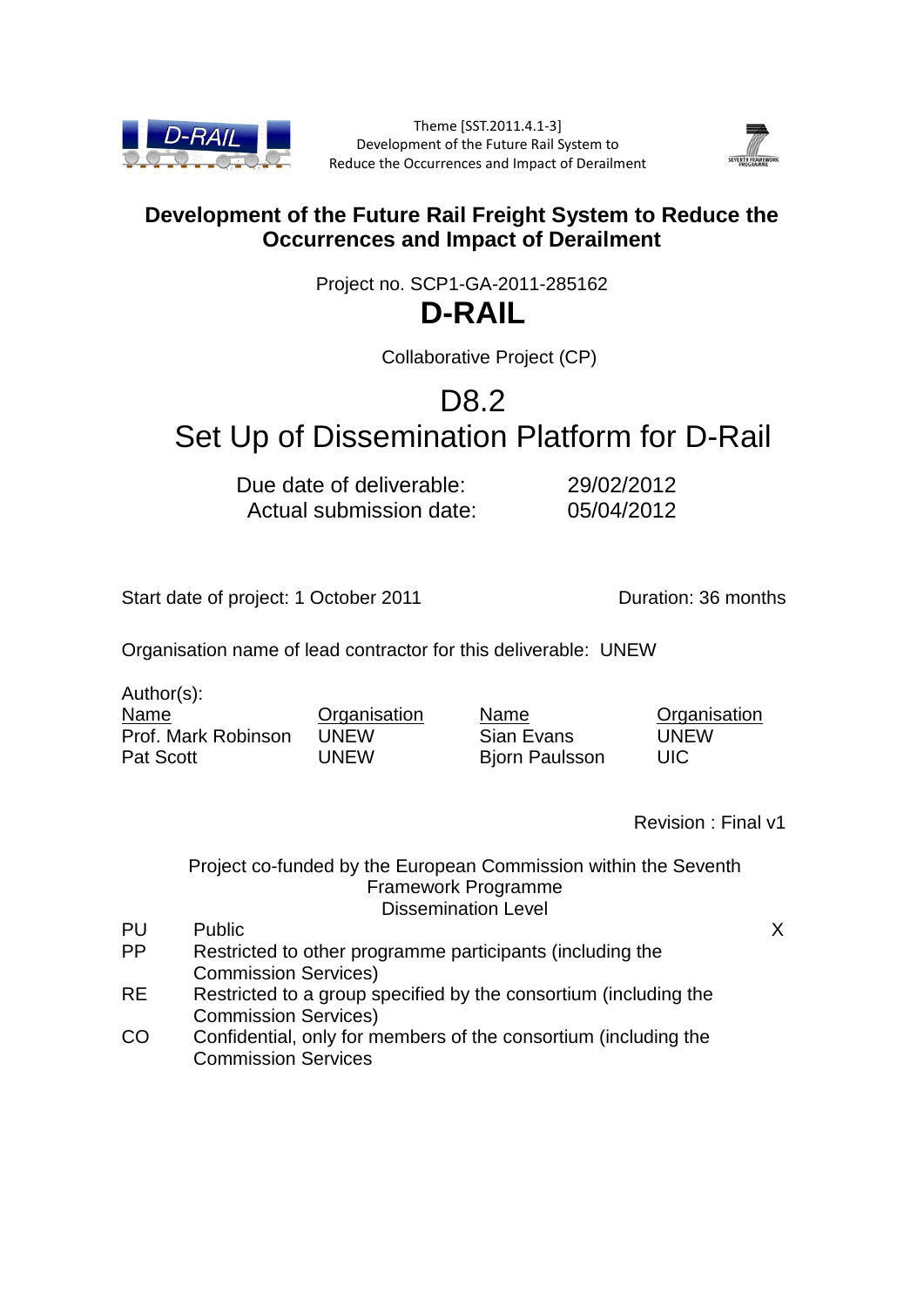# **Table of Contents**

| 2. |  |
|----|--|
|    |  |
|    |  |
|    |  |
|    |  |
| 3. |  |
| 4. |  |
| 5. |  |
|    |  |
|    |  |
|    |  |
|    |  |
|    |  |
|    |  |
|    |  |
| 6. |  |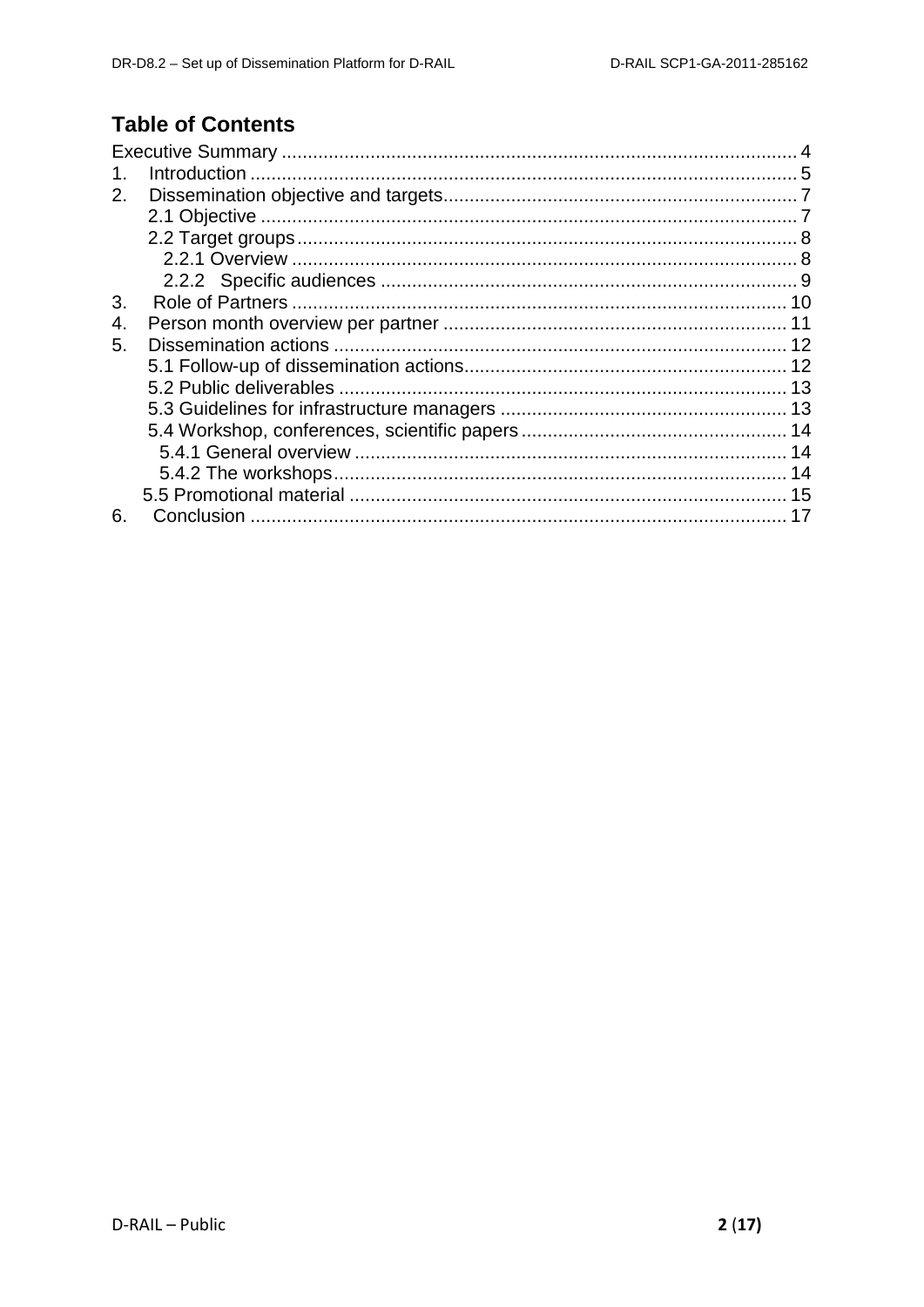# **Glossary**

| <b>Abbreviation /</b> | <b>Description</b>                                    |
|-----------------------|-------------------------------------------------------|
| acronym               |                                                       |
| EU                    | European Union                                        |
| <b>EFRTC</b>          | European Federation of Railway Trackworks Contractors |
| <b>ERA</b>            | European railway agency                               |
| <b>UNIFE</b>          | The Association of the European Rail Industry         |
| <b>CER</b>            | The Community of European Railways                    |
| EIM                   | European Rail Infrastructure Managers                 |
| <b>TEG</b>            | The UIC group Track Expert Group                      |
| PoSE                  | The UIC group Panel of Structural Experts             |
| <b>TTIG</b>           | The UIC group TRAIN Track Interaction Group           |
| LCC                   | Life Cycle Costs                                      |
| <b>LCA</b>            | <b>Life Cycle Analysis</b>                            |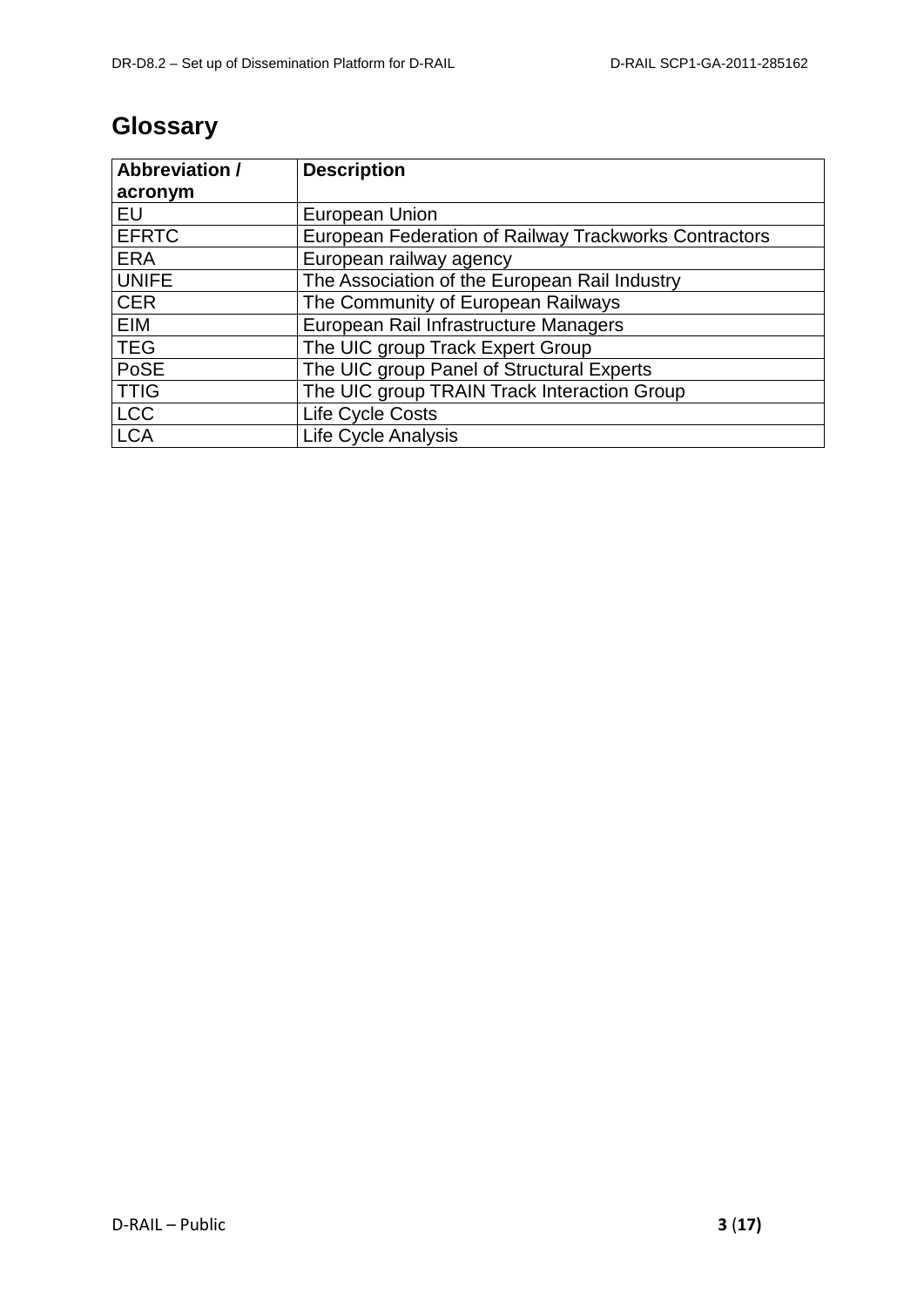# <span id="page-3-0"></span>**Executive Summary**

Dissemination in D-RAIL will be a results- driven process. Workshops and training will be primarily provided through existing groups under the UIC umbrella such as TEG and PoSE. These groups have established cooperation with bodies such as CEN thereby facilitating common standardisation.

ERA had considerable influence over the D-Rail proposal and therefore will continue to have a significant influence over the dissemination of D-RAIL results. ERA will, for this reason, be represented in the Steering Committee.

D-RAIL aims to make public 16 of the 25 project deliverables in order to attain the level of visibility desired. Chosen deliverables will be organised into practical guidelines to enable the materialization of project findings into practical applications in the field. Two planned deliverables already allow for the identification of project results into practical guidelines.

It is foreseen that a number of workshops, conferences and scientific papers will result from the work and a first overview of planned events with time frames is presented in section 5.4.1.

The time frame for providing access to the public website and for the dissemination of leaflets, flyers and posters are included in table format in section 6.5 together with anticipated results for each particular dissemination media.

In summary, WP8 objectives are to ensure that the technical and scientific objectives of D-RAIL have a real impact on the railway industry.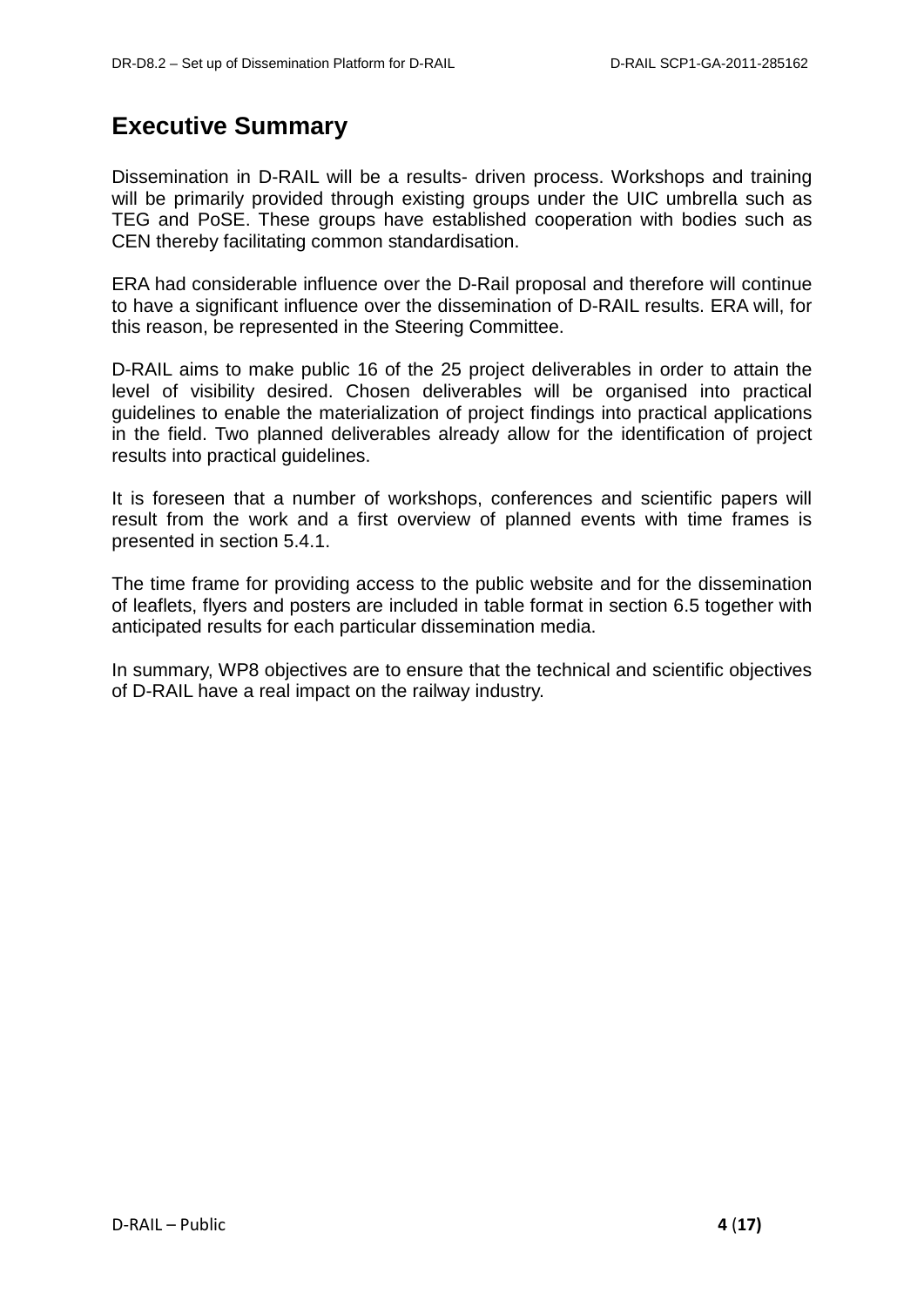# <span id="page-4-0"></span>**1. Introduction**

The D-RAIL dissemination and communication activities (WP8) will be coordinated by the Project Coordinator - University of Newcastle in cooperation with UIC.

Five of the twenty partners will be more predominantly involved in contributing to dissemination activities such as:

- Preparing dissemination material.
- Implementing dissemination activities and,
- Representing the D-RAIL project at scientific events.

INITIALLY the focus will be on disseminating information on the programme itself, project goals, expected results and participants.

INCREASINGLY there will be the need for evaluation, discussion and presentation of selected draft results leading to the promotion of valid final results. All dissemination activities will be subject to the approval of partners to ensure that confidential information is protected. Programmes of technical seminars and training sessions will be provided to industry partner companies to disseminate the project results amongst internal specialist communities and to personnel out in the field. University project partners will be invited to participate and support this initiative.

Select partners, representing universities, infrastructure managers and industry, have a particular commitment to participate in workshops/training courses:

| Part n° | <b>Short Name</b> | <b>Country</b> | <b>Person</b> |
|---------|-------------------|----------------|---------------|
|         |                   |                | months        |
|         | <b>UNEW</b>       | UK             | 2.00          |
| 2       | <b>UIC</b>        | <b>FR</b>      | 5.80          |
| 3       | VUT               | <b>AS</b>      | 1.00          |
|         | <b>CHALM</b>      | <b>SE</b>      | 1.00          |
| 5       | <b>MERM</b>       |                | 1.00          |
|         |                   | Total          | 10.80         |

**The dissemination process will be a results-driven process** with results being presented to established international working groups during the course of the project and following its' closing stages. At appropriate times/intervals the project will be presented via workshops and training with established groups such as TTIG, TEG and PoSE. In this way D-RAIL also gains access to the standardisation bodies.

In order to achieve this ambition several deliverables will be prepared and organized as guidelines.

Finally, project results will be made available to the general public with the intent of establishing some acceptance over possible changes resulting from the projects recommendations however the majority of the dissemination effort will be directed towards the implementation of results through established groups, workshops and training within the industry.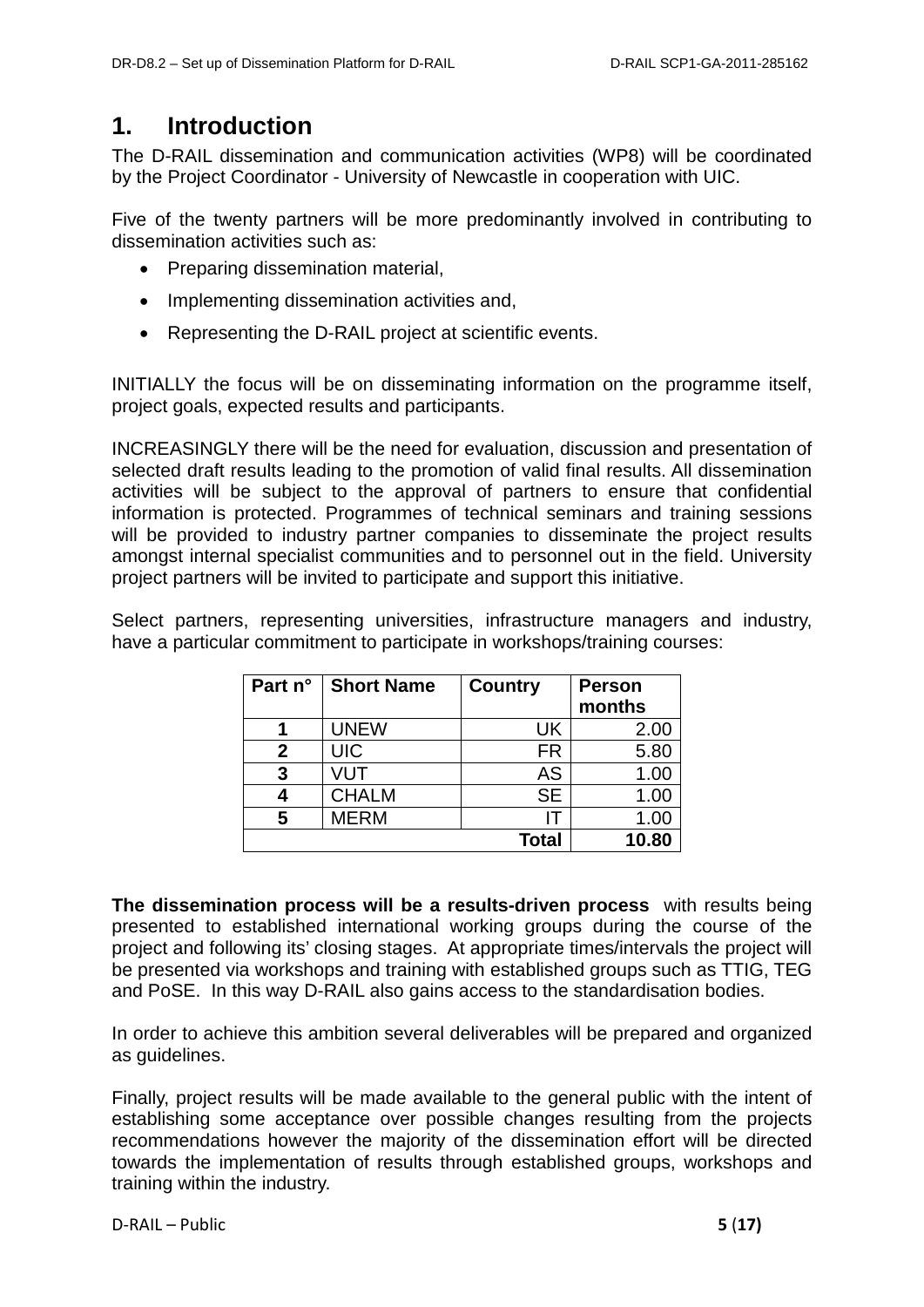### **Note:**

All publications and dissemination material produced by D-RAIL (constituting the foreground to the project) will include the following statement to indicate that it was generated with the assistance of financial support from the Community:

*"The research leading to these results has received funding from the European Community's Seventh Framework Programme [FP7/2007-2013] under grant agreement n° 285162."*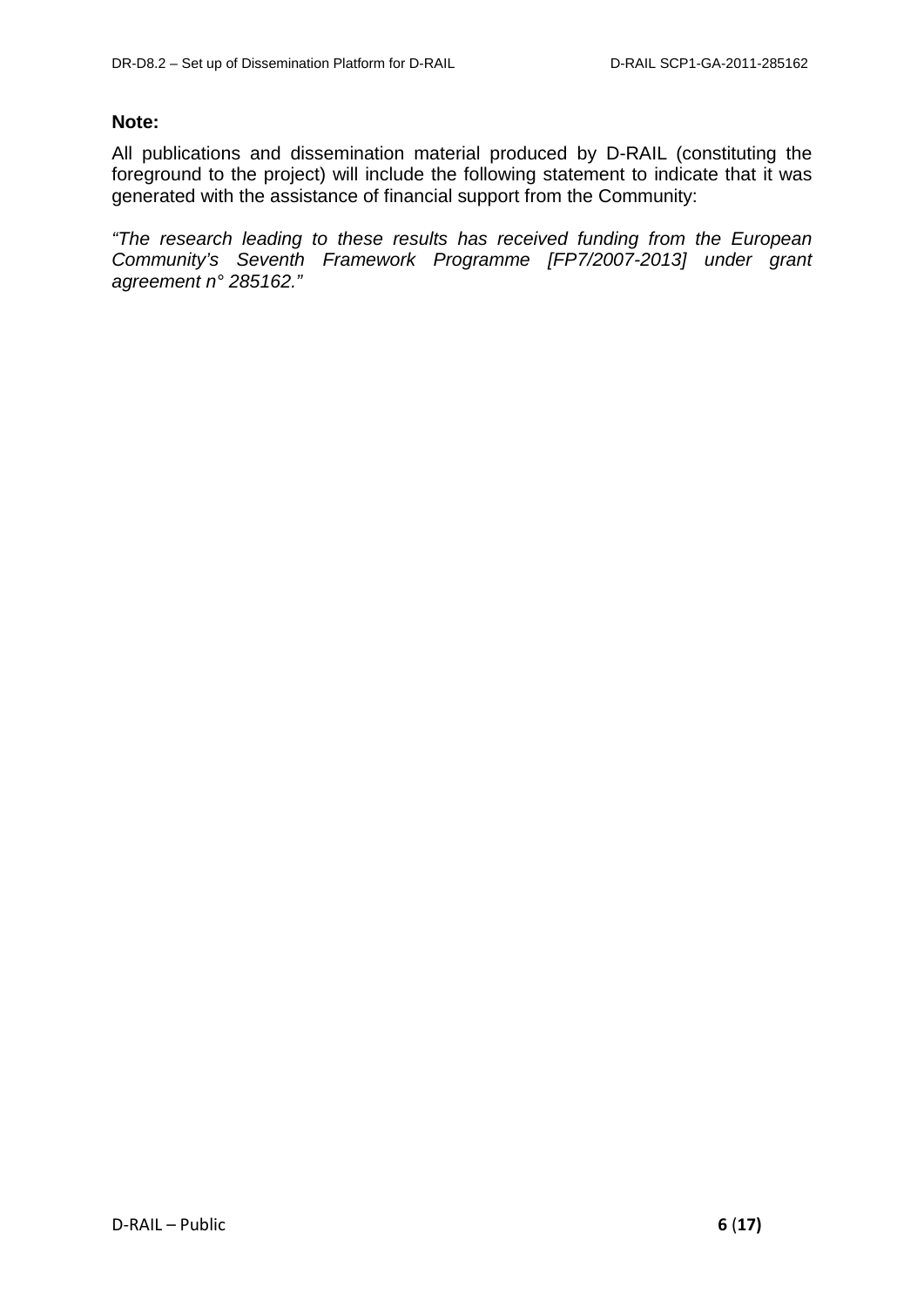# <span id="page-6-0"></span>**2. Dissemination objective and targets**

The dissemination platform will use the overall term "dissemination" in the context of D-RAIL to mean spread out or give out something, especially news, information, ideas, etc to a wide and diverse audience therefore it is helpful to think of this dissemination in three ways:

- 1. **Dissemination of Awareness** It is important that the target audiences that require a detailed knowledge of the work of the project are informed of the project activities and outcomes.
- 2. **Dissemination for Understanding**  The target groups in D-RAIL can benefit directly from D-RAILS's work therefore it is important that these groups have a greater understanding of the project work.
- 3. **Dissemination for Action**  "Action" refers to a change of practice resulting from the adoption of approaches offered by D-RAIL. Some target groups will be in a position to influence or maybe bring about change within their organisations and take the changes necessary into their marketplace.

D-RAIL will aim to undertake all three levels of dissemination to make the transport research community in each country aware of the aims and objectives of D-RAIL which will lead to more interest in following the project and an interest in forming a greater understanding. Involvement in both of these stages will provide the basis for dissemination for Action.

The overall objective and target groups for the dissemination platform are explained in further detail below.

## <span id="page-6-1"></span>*2.1 Objective*

Dissemination, acceptance and implementation of project results and knowledge are considered the prime objective (B3.2.1) with the aim to:

- ensure effective communication with relevant information to appropriately targeted audiences.
- promote and foster liaison with stakeholders;
- ensure visibility of results obtained and to make information available that may be relevant for further application;
- exchange knowledge with the scientific community in order to obtain new insights which could be incorporated into the project research;
- foster complimentary practice with other relevant EU, national and international programmes and projects;
- ensure that rail sector stakeholders and the general public appreciate the added value of EU support and how this contributes to a cost effective, well maintained rail infrastructure.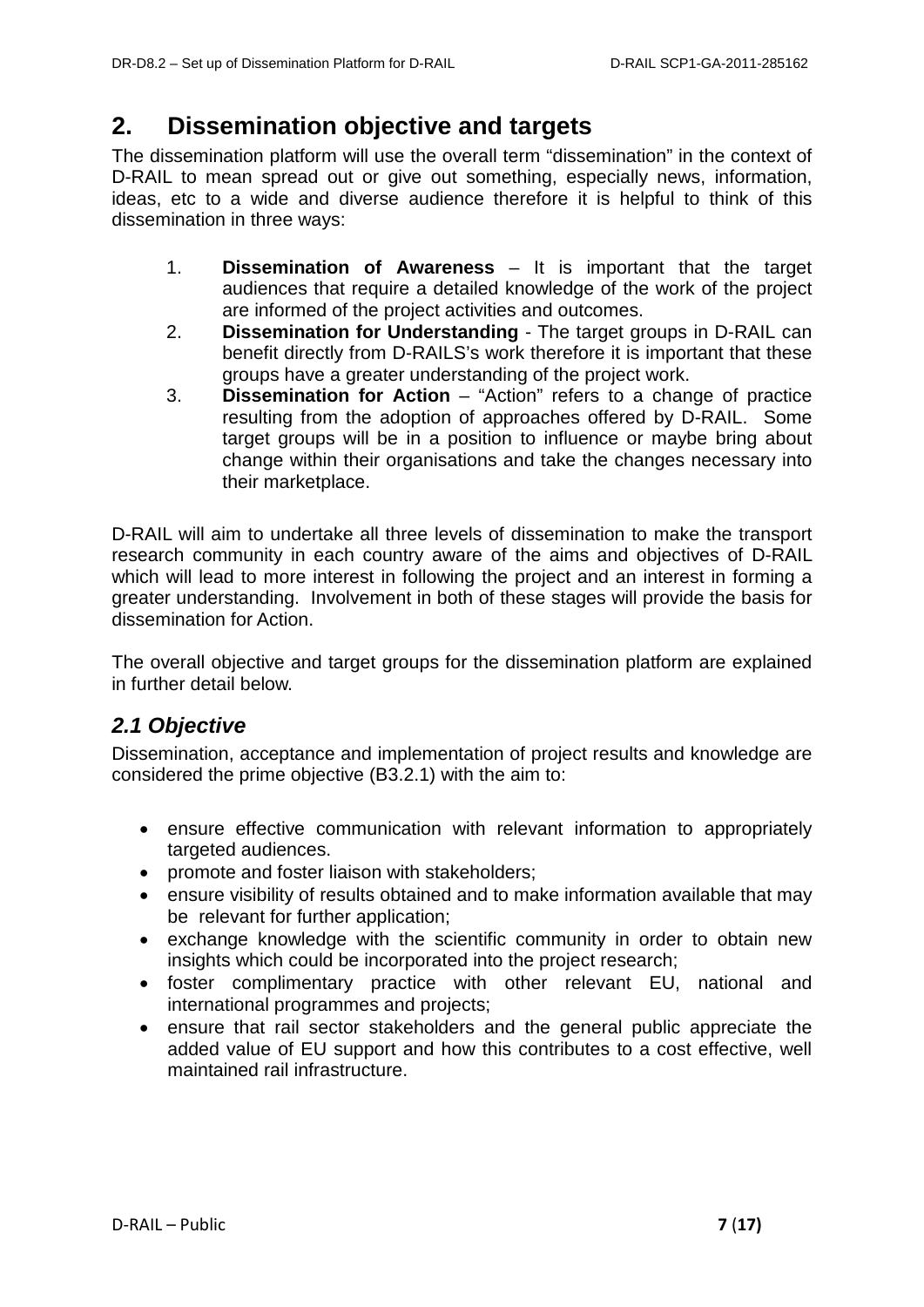# <span id="page-7-0"></span>*2.2 Target groups*

## <span id="page-7-1"></span>2.2.1 Overview

Audience targets and channels are described in B3.2.2. The table below provides an overview of the identified target groups with dissemination objectives and the type of dissemination activity or dissemination channel/media that will be used to reach the intended audience. The two core approaches used will include:

1) Exchange and follow-up with stakeholders/experts/infrastructure managers etc. to gain support and ensure future implementation of D-RAIL project results.

2) Broadcast of information about the project to a public audience.

| <b>Target / Main objective</b>                                                                                                                                      | <b>Dissemination channels</b>                                                                                                                                                                                                                                                                                                                                                                                              |
|---------------------------------------------------------------------------------------------------------------------------------------------------------------------|----------------------------------------------------------------------------------------------------------------------------------------------------------------------------------------------------------------------------------------------------------------------------------------------------------------------------------------------------------------------------------------------------------------------------|
| The public                                                                                                                                                          |                                                                                                                                                                                                                                                                                                                                                                                                                            |
| To inform the public about the<br>benefits of D-RAIL results on<br>transport; the added value of<br>EU support and the need for<br>such programmes and<br>projects. | Public website (http://d-rail-project.eu/)<br>$\bullet$<br>Periodic newsletters that can be downloaded from the D-RAIL website<br>$\bullet$<br>Liaison with mass media, articles and press releases in journals<br>$\bullet$<br>available to the public, including electronic media<br>D-RAIL brochure that can be distributed to media and an electronic<br>$\bullet$<br>version can be put on the D-RAIL website         |
|                                                                                                                                                                     | Rail sector stakeholders (engineering, potential purchasers/users, managers)                                                                                                                                                                                                                                                                                                                                               |
| Inform stakeholders about the<br>targeted project results and                                                                                                       | Participation in industrial fairs and conferences. Some major events<br>$\bullet$<br>have been identified by the partners:                                                                                                                                                                                                                                                                                                 |
| their important socio-economic<br>impact.                                                                                                                           | World Conference on Railway Research 2013. The partners will<br>$\blacktriangleright$<br>also take part in several conferences on metallic and concrete<br>structures as well as conferences on monitoring, degradation models<br>and whole life modelling                                                                                                                                                                 |
|                                                                                                                                                                     | Produce articles in rail sector journals, e.g. Rail Technology Magazine,<br>European Railway Review, Railway Gazette International,<br>• Invitation of stakeholders to the D-RAIL project public workshops.                                                                                                                                                                                                                |
|                                                                                                                                                                     | Target 2 workshops within the 3 year period.<br>Use TTIG, TEG and PoSE (UIC specialist group meetings) to inform<br>and review results from D-RAIL                                                                                                                                                                                                                                                                         |
|                                                                                                                                                                     | The scientific and broader environmental community including national and European agencies                                                                                                                                                                                                                                                                                                                                |
| To inform the scientific and<br>environmental community<br>about the project objectives,<br>research areas and results.                                             | Public website, project flyers, posters and "standard" PPT<br>presentations to be made widely available to relevant departments.<br>Papers/conference papers in scientific journals with asset management<br>$\bullet$<br>and sustainable development focus (e. g. J. Environmental<br>Management, J. Infrastructure Systems, Structure & Infrastructure<br>Eng.)<br>Reach standard bodies through UIC groups<br>$\bullet$ |
|                                                                                                                                                                     | The FP7 SST programme and other projects involved in the programme                                                                                                                                                                                                                                                                                                                                                         |
| To exchange knowledge for<br>use in D-RAIL and<br>communicate results for<br>greater effectiveness of EC<br>R&D.                                                    | Invite to D-RAIL workshops.<br>$\bullet$<br>Networking with experts and research initiatives working in related<br>$\bullet$<br>domains.                                                                                                                                                                                                                                                                                   |
| Standards setting bodies                                                                                                                                            |                                                                                                                                                                                                                                                                                                                                                                                                                            |
| To ensure that D-RAIL outputs<br>such as guidelines accepted<br>and incorporated by standards<br>setting bodies.                                                    | Use TTIG, TEGs and PoSEs already establishes contacts with CEN<br>$\bullet$<br>If suitable make leaflets of D-RAIL guidelines                                                                                                                                                                                                                                                                                              |

| Figure 1 Overview of target audience and related dissemination channels |
|-------------------------------------------------------------------------|
|-------------------------------------------------------------------------|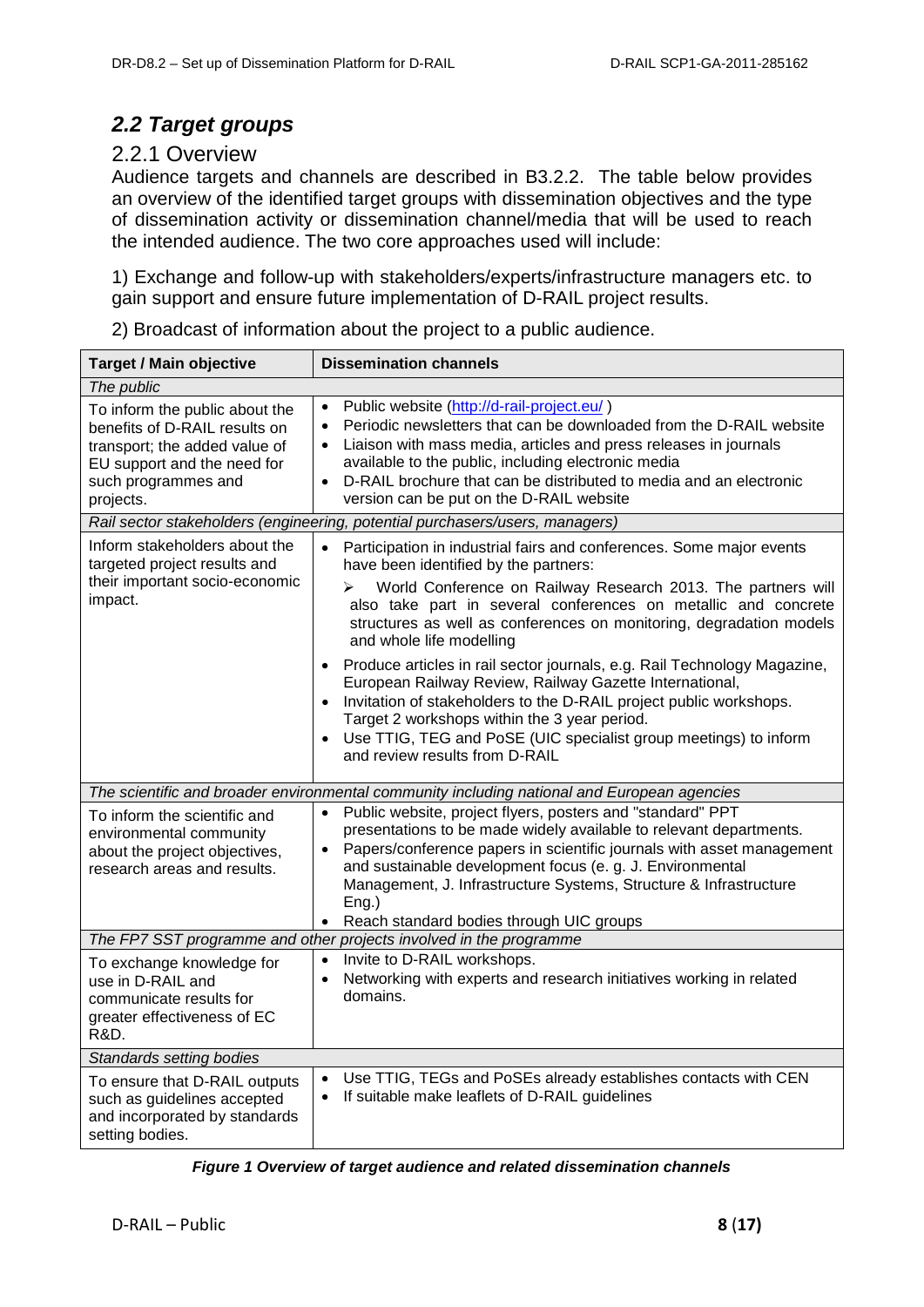## <span id="page-8-0"></span>2.2.2 Specific audiences

### 2.2.2.1 The railway sector

Within the railway sector two target audiences can be identified:

- Top management (both business and technical) who will receive high-level summary material produced at the end of the project.
- Managers including high level engineers, who make decisions about what to use on the railway. This group is considered vital for the success of D-RAIL, as they are ultimately the potential users and implementers of subsequent D-RAIL guidelines and recommendations.

2.2.2.2 UIC Train Track Interaction Group (TTIG), UIC Track Expert Group (TEG) and Panel of Structural Experts (PoSE)

The objective is to inform the UIC experts about targeted project results to gain their support in implementing the project results. D-RAIL will provide representation at these group meetings to encourage the exchange of ideas and information to benefit the project.

### 2.2.2.3 Consortium partners from the industry

Within the industry partner companies, technical seminars and training sessions will be held to disseminate project results amongst the internal specialist communities and to train personnel. The university partners will be invited to participate fully in this.

### 2.2.2.4 Related organisations

D-RAIL will also target the following related organisations:

- UNIFE will be informed of results and be represented on the Steering Committee;
- ERA will be informed of results and be represented on the Steering Committee;

### 2.2.2.5 Eastern Europe and beyond

D-RAIL will encourage and facilitate the inclusion and participation of the EU12 and other relevant organisations internationally. For D-RAIL to be able to deliver to these areas it must be truly representative and involve all relevant stakeholders in these countries. This is particularly important in encouraging the market uptake of the results of the project. By disseminating the results through WP8 and also through the workshops it will give the stakeholders an opportunity to see the research results and possibly collaborate in their uptake.

One of the D-RAIL partners, Panteia has in-depth expertise in the design of transport databases, transport modelling and forecasting transport, especially in a European context, Western and Eastern and beyond and their expertise is in passenger and freight models at both a national and international level. Panteia is also highly proficient in database design, development and management and software development, all key skills and knowledge to extend the D-RAIL message.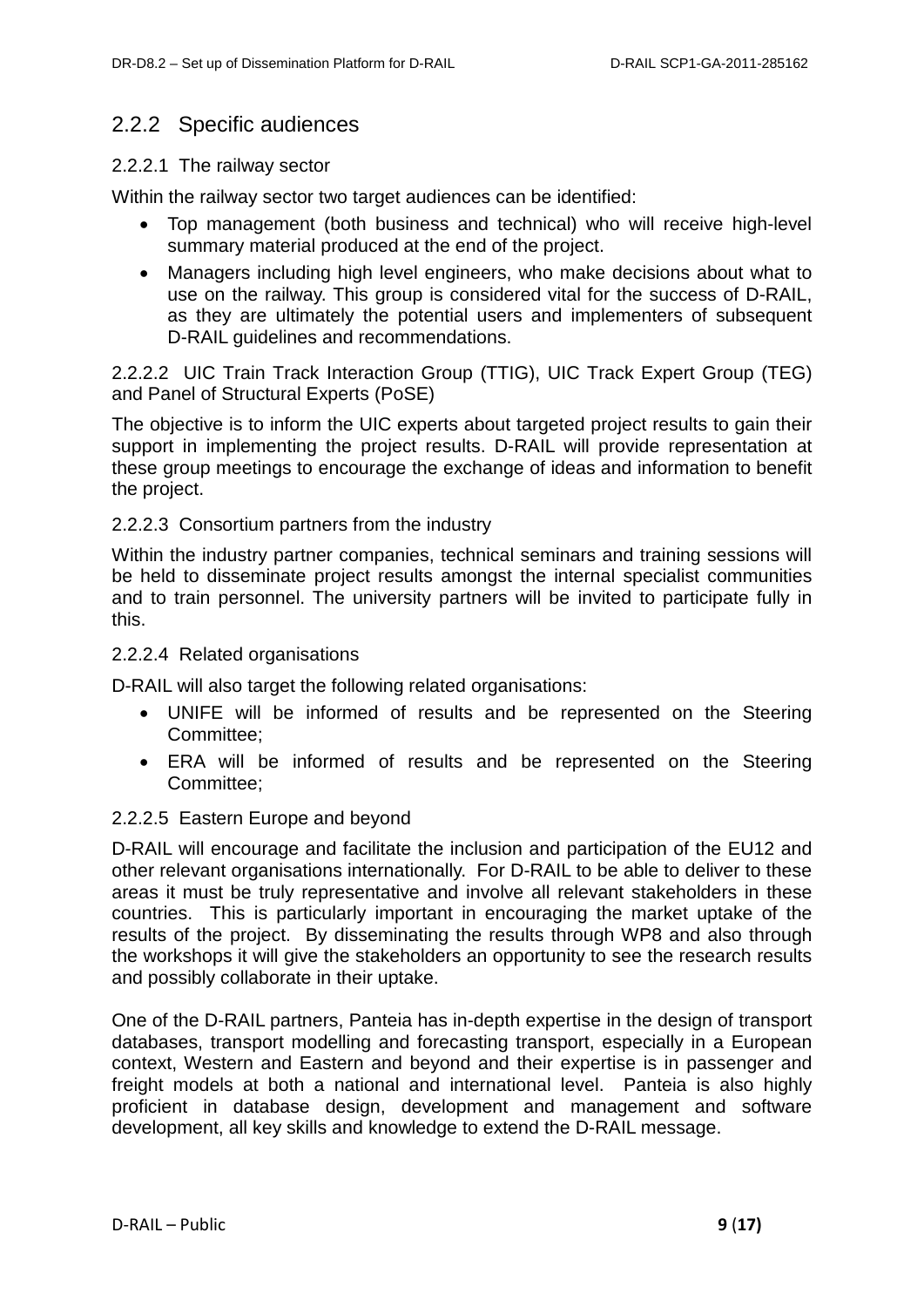# <span id="page-9-0"></span>**3. Role of Partners**

| Part           | <b>Short</b> | Country   | Role regarding dissemination actions                                                                                                                                                                                                                                                                                                                                                                   |
|----------------|--------------|-----------|--------------------------------------------------------------------------------------------------------------------------------------------------------------------------------------------------------------------------------------------------------------------------------------------------------------------------------------------------------------------------------------------------------|
| No.            | <b>Name</b>  |           | throughout the project                                                                                                                                                                                                                                                                                                                                                                                 |
| 1              | <b>UNEW</b>  | <b>UK</b> | University that can support UIC with training<br>activities. UNEW will also present D-RAIL in<br>conferences and seminars.                                                                                                                                                                                                                                                                             |
| $\overline{2}$ | <b>UIC</b>   | <b>FR</b> | $UIC - a$ worldwide organisation within the<br>railway industry with experience in preparing<br>standards, regulations and recommendations<br>will be the central hub for the publication of<br>results, and the facilitator of general information<br>conveyance regarding the results of D-RAIL,<br>either through their publications, or through<br>specific events it either organises or attends. |
| 4              | <b>VUT</b>   | AT        | University that can support UIC with training<br>activities. VUT will also present D-RAIL in<br>conferences and seminars.                                                                                                                                                                                                                                                                              |
| 6              | <b>CHALM</b> | <b>SE</b> | University that can support UIC with training<br>activities. Charmec will also present D-RAIL in<br>conferences and seminars.                                                                                                                                                                                                                                                                          |
| 10             | <b>MERM</b>  | IT        | Industry that can support UIC with training<br>activities. MERM will also present D-RAIL in<br>conferences and seminars.                                                                                                                                                                                                                                                                               |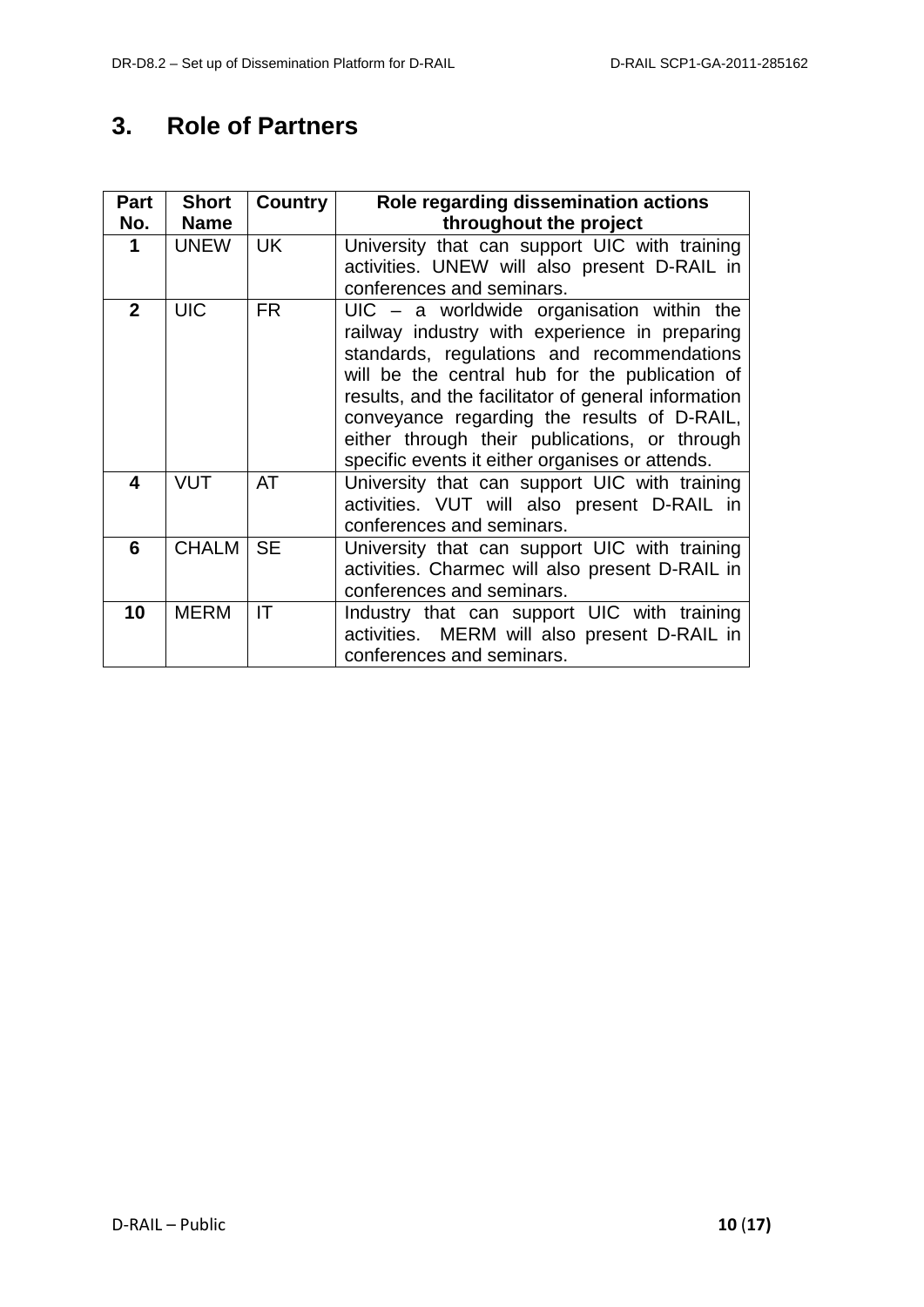# <span id="page-10-0"></span>**4. Person month overview per partner**

| Part n° | <b>Short Name</b> | <b>Country</b> | <b>Person</b> |
|---------|-------------------|----------------|---------------|
|         |                   |                | months        |
|         | <b>UNEW</b>       | UK             | 2.00          |
| 2       | <b>UIC</b>        | FR             | 5.80          |
| 3       | VUT               | <b>AS</b>      | 1.00          |
|         | <b>CHALM</b>      | <b>SE</b>      | 1.00          |
| 5       | <b>MERM</b>       | ΙT             | 1.00          |
|         |                   | Total          | 10.80         |

**Note:** Partners contributing to the dissemination activities also have a dedicated travel budget of €2000 in order to participate in the training seminars that will be organised within the project.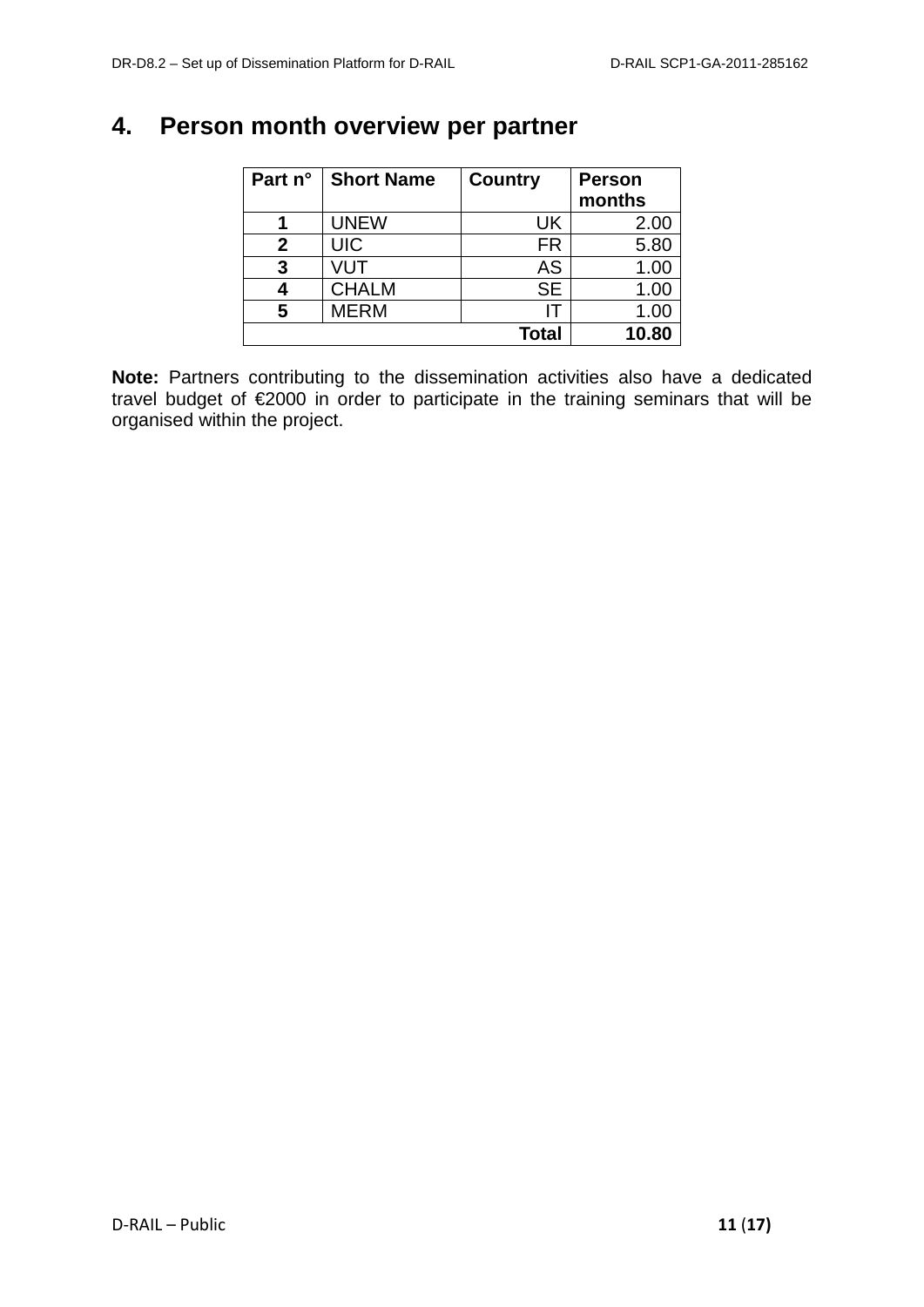# <span id="page-11-0"></span>**5. Dissemination actions**

To monitor all dissemination actions throughout the project, the project office UNEW and UIC will develop a follow-up tool (briefly presented below in section 5.1) for dissemination activities, including publications, patents and exploitation of foreground. The dissemination plan will be updated at the end of the first project period in M19 (unless required following the first project review). Several dissemination actions have already been identified and are listed in the DoW and recalled below in sections 5.2 to 5.5.

## <span id="page-11-1"></span>*5.1 Follow-up of dissemination actions*

The follow-up tool created by the project office corresponds to the format of follow-up as available on SESAM where the European Commission collects all information related to D-RAIL. This will facilitate the tracking of all dissemination activities, publications, patents and exploitation of foreground and assist with the preparation of the project reviews.

|                          |                                                                                                                                                                                                                                                                        | L update 14/12/2011             |                    |              |             |              |                         |                  |                            |
|--------------------------|------------------------------------------------------------------------------------------------------------------------------------------------------------------------------------------------------------------------------------------------------------------------|---------------------------------|--------------------|--------------|-------------|--------------|-------------------------|------------------|----------------------------|
| $\frac{2}{3}$            |                                                                                                                                                                                                                                                                        | <b>DISSEMINATION ACTIVITIES</b> |                    |              |             |              |                         |                  |                            |
| ŧ.<br>$\overline{\cdot}$ | List all dissemination activities: publications, conferences, workshops, web sites/applications, press releases, flyers, articles published in the populat press, videos, media briefings, presentations,<br>exhibitions, thesis, interviews, films, TV clips, posters |                                 |                    |              |             |              |                         |                  |                            |
|                          | <b>No</b>                                                                                                                                                                                                                                                              | <b>Type of activities</b>       | <b>Main leader</b> | <b>Title</b> | <b>Date</b> | <b>Place</b> | <b>Type of audience</b> | Size of audience | <b>Countries addressed</b> |
|                          |                                                                                                                                                                                                                                                                        | -select-                        |                    |              |             |              | -select-                |                  |                            |
|                          |                                                                                                                                                                                                                                                                        | -select-                        |                    |              |             |              | -select-                |                  |                            |
|                          |                                                                                                                                                                                                                                                                        | -select-                        |                    |              |             |              | -select-                |                  |                            |
| O                        |                                                                                                                                                                                                                                                                        | -select-                        |                    |              |             |              | -select-                |                  |                            |
|                          |                                                                                                                                                                                                                                                                        | -select-                        |                    |              |             |              | -select-                |                  |                            |
| $\overline{2}$           |                                                                                                                                                                                                                                                                        | -select-                        |                    |              |             |              | -select-                |                  |                            |
| 3                        |                                                                                                                                                                                                                                                                        | -select-                        |                    |              |             |              | -select-                |                  |                            |
| 4                        |                                                                                                                                                                                                                                                                        | -select-                        |                    |              |             |              | -select-                |                  |                            |
| 5                        |                                                                                                                                                                                                                                                                        | -select-                        |                    |              |             |              | -select-                |                  |                            |
| 6                        |                                                                                                                                                                                                                                                                        | -select-                        |                    |              |             |              | -select-                |                  |                            |
| $\overline{7}$           |                                                                                                                                                                                                                                                                        | -select-                        |                    |              |             |              | -select-                |                  |                            |
| 8                        |                                                                                                                                                                                                                                                                        | -select-                        |                    |              |             |              | -select-                |                  |                            |
| 9                        |                                                                                                                                                                                                                                                                        | -select-                        |                    |              |             |              | -select-                |                  |                            |
| o                        |                                                                                                                                                                                                                                                                        | -select-                        |                    |              |             |              | -select-                |                  |                            |
|                          |                                                                                                                                                                                                                                                                        | -select-                        |                    |              |             |              | -select-                |                  |                            |
| $\overline{2}$           |                                                                                                                                                                                                                                                                        | -select-                        |                    |              |             |              | -select-                |                  |                            |
| $\overline{\mathbf{3}}$  |                                                                                                                                                                                                                                                                        | -select-                        |                    |              |             |              | -select-                |                  |                            |
| 4                        |                                                                                                                                                                                                                                                                        | -select-                        |                    |              |             |              | -select-                |                  |                            |
| 5                        |                                                                                                                                                                                                                                                                        | -select-                        |                    |              |             |              | -select-                |                  |                            |
| 6                        |                                                                                                                                                                                                                                                                        | -select-                        |                    |              |             |              | -select-                |                  |                            |
|                          |                                                                                                                                                                                                                                                                        | -select-                        |                    |              |             |              | -select-                |                  |                            |
| $\sim$                   |                                                                                                                                                                                                                                                                        | colort.                         |                    |              |             |              | colort-                 |                  |                            |

The different excel sheets are presented below:

### *Follow-up of dissemination activities*

|                     | 14/12/2011 |                                                                                            |                            |                 |           |                      |                                    |  |            |                                                           |
|---------------------|------------|--------------------------------------------------------------------------------------------|----------------------------|-----------------|-----------|----------------------|------------------------------------|--|------------|-----------------------------------------------------------|
|                     |            | <b>PUBLICATIONS</b>                                                                        |                            |                 |           |                      |                                    |  |            |                                                           |
| $\overline{2}$      |            |                                                                                            |                            |                 |           |                      |                                    |  |            |                                                           |
|                     |            |                                                                                            |                            |                 |           |                      |                                    |  |            |                                                           |
|                     |            | List all scientific (peer reviewed) publications relating to the foreground of the project |                            |                 |           |                      |                                    |  |            |                                                           |
|                     |            |                                                                                            |                            |                 |           |                      |                                    |  |            |                                                           |
|                     | Title      | <b>Main author</b>                                                                         | Title of the periodical or | Number, date or | Publisher | Place of publication | Year of publication Relevant pages |  |            | Permanent identifiers (if Is/Will open access provided to |
| 6                   |            |                                                                                            | the series                 | frequency       |           |                      |                                    |  | available) | this publication?                                         |
|                     |            |                                                                                            |                            |                 |           |                      |                                    |  |            |                                                           |
| 8                   |            |                                                                                            |                            |                 |           |                      |                                    |  |            |                                                           |
| 9                   |            |                                                                                            |                            |                 |           |                      |                                    |  |            |                                                           |
| 10 <sub>10</sub>    |            |                                                                                            |                            |                 |           |                      |                                    |  |            |                                                           |
| 11                  |            |                                                                                            |                            |                 |           |                      |                                    |  |            |                                                           |
| 12                  |            |                                                                                            |                            |                 |           |                      |                                    |  |            |                                                           |
| 13                  |            |                                                                                            |                            |                 |           |                      |                                    |  |            |                                                           |
| 14                  |            |                                                                                            |                            |                 |           |                      |                                    |  |            |                                                           |
| 15 <sup>1</sup>     |            |                                                                                            |                            |                 |           |                      |                                    |  |            |                                                           |
| 16                  |            |                                                                                            |                            |                 |           |                      |                                    |  |            |                                                           |
| 17                  |            |                                                                                            |                            |                 |           |                      |                                    |  |            |                                                           |
| 18                  |            |                                                                                            |                            |                 |           |                      |                                    |  |            |                                                           |
| 19 <sup>°</sup>     |            |                                                                                            |                            |                 |           |                      |                                    |  |            |                                                           |
| 20 <sub>2</sub>     |            |                                                                                            |                            |                 |           |                      |                                    |  |            |                                                           |
| 21                  |            |                                                                                            |                            |                 |           |                      |                                    |  |            |                                                           |
| 22                  |            |                                                                                            |                            |                 |           |                      |                                    |  |            |                                                           |
| 23                  |            |                                                                                            |                            |                 |           |                      |                                    |  |            |                                                           |
| $24^{1}$<br>$n = 1$ |            |                                                                                            |                            |                 |           |                      |                                    |  |            |                                                           |

*Follow-up of publications*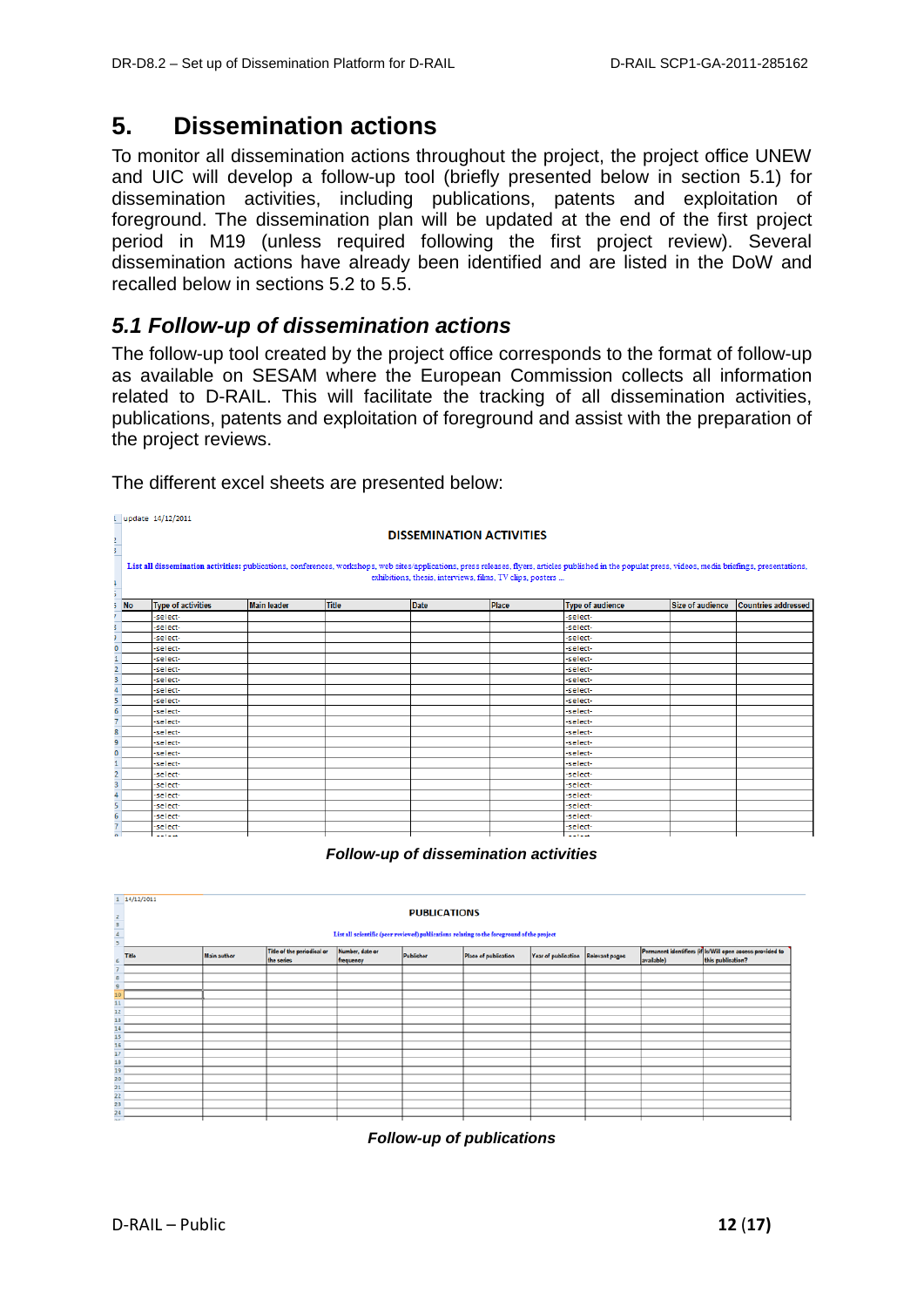ipuate. 14/12/2011

#### **LIST OF APPLICATIONS FOR PATENTS**

Please list hereafter if any knowledge resulting from the project has been subject IPR protection measures.

The applications for patents, trademarks, registered designs, etc. shall be listed according to the template provided hereafter.

The list should, specify at least one unique identifier e.g. European Patent application reference. For patent applications, only if applicable, contributions to standards should be specified.

| List of applications for patents, trademarks, registered designs, etc. |                     |                          |                                                       |                                    |                                          |  |  |
|------------------------------------------------------------------------|---------------------|--------------------------|-------------------------------------------------------|------------------------------------|------------------------------------------|--|--|
| <b>Type of Exploitable Foreground</b>                                  | <b>Confidential</b> | Foreseen embargo<br>date | <b>Application</b><br>reference(s) (e.g.<br>EP123456) | Subject or title of<br>application | Applicant (s) (as on the<br>application) |  |  |
|                                                                        |                     | dd/mm/yyyy               |                                                       |                                    |                                          |  |  |
| -select-                                                               | -select-            |                          |                                                       |                                    |                                          |  |  |
| -select-                                                               |                     |                          |                                                       |                                    |                                          |  |  |
| -select-                                                               |                     |                          |                                                       |                                    |                                          |  |  |
| -select-                                                               |                     |                          |                                                       |                                    |                                          |  |  |
| -select-                                                               |                     |                          |                                                       |                                    |                                          |  |  |
| -select-                                                               |                     |                          |                                                       |                                    |                                          |  |  |
| -select-                                                               |                     |                          |                                                       |                                    |                                          |  |  |
| -select-                                                               |                     |                          |                                                       |                                    |                                          |  |  |
| -select-                                                               |                     |                          |                                                       |                                    |                                          |  |  |
| -select-                                                               |                     |                          |                                                       |                                    |                                          |  |  |
| -select-                                                               |                     |                          |                                                       |                                    |                                          |  |  |
| -select-                                                               |                     |                          |                                                       |                                    |                                          |  |  |
| -select-                                                               |                     |                          |                                                       |                                    |                                          |  |  |
| -select-                                                               |                     |                          |                                                       |                                    |                                          |  |  |

#### *Follow-up of patents*

#### **LIST OF EXPLOITABLE FOREGROUND**

Please list hereafter if any knowledge resulting from the project has been subject to IPR protection measures.<br>The applications for patents, trademarks, registered designs, etc. shall be listed according to the template pr

| <b>Type of Exploitation Foreground</b> | Description of exploitation Confidential embargo date<br>foreground |               | Foreseen   | <b>Exploitation products</b><br>or measures | <b>Sector of application</b> | Timetable, commercial Patents or other IPR<br>or any other use | exploitation (licences) | Owner & Other<br><b>Beneficiary (s)</b><br>involved |
|----------------------------------------|---------------------------------------------------------------------|---------------|------------|---------------------------------------------|------------------------------|----------------------------------------------------------------|-------------------------|-----------------------------------------------------|
|                                        |                                                                     |               | dd/mm/yyyy |                                             |                              |                                                                |                         |                                                     |
| Select                                 |                                                                     | <b>Select</b> |            |                                             | <b>Select</b>                |                                                                |                         |                                                     |
| Select                                 |                                                                     | <b>Select</b> |            |                                             | <b>Select</b>                |                                                                |                         |                                                     |
| <b>Select</b>                          |                                                                     | Select        |            |                                             | <b>Select</b>                |                                                                |                         |                                                     |
| <b>Select</b>                          |                                                                     | Select        |            |                                             | <b>Select</b>                |                                                                |                         |                                                     |
| <b>Select</b>                          |                                                                     | Select        |            |                                             | <b>Select</b>                |                                                                |                         |                                                     |
| Select                                 |                                                                     | Select        |            |                                             | <b>Select</b>                |                                                                |                         |                                                     |
| Select                                 |                                                                     | <b>Select</b> |            |                                             | <b>Select</b>                |                                                                |                         |                                                     |
| Select                                 |                                                                     | <b>Select</b> |            |                                             | <b>Select</b>                |                                                                |                         |                                                     |
| Select                                 |                                                                     | <b>Select</b> |            |                                             | <b>Select</b>                |                                                                |                         |                                                     |
| <b>Select</b>                          |                                                                     | <b>Select</b> |            |                                             | <b>Select</b>                |                                                                |                         |                                                     |
| <b>Select</b>                          |                                                                     | Select        |            |                                             | <b>Select</b>                |                                                                |                         |                                                     |
| Select                                 |                                                                     | Select        |            |                                             | <b>Select</b>                |                                                                |                         |                                                     |
| Select                                 |                                                                     | Select        |            |                                             | <b>Select</b>                |                                                                |                         |                                                     |
| Select                                 |                                                                     | Select        |            |                                             | <b>Select</b>                |                                                                |                         |                                                     |
| Select                                 |                                                                     | <b>Select</b> |            |                                             | <b>Select</b>                |                                                                |                         |                                                     |

|  |  | Follow-up of exploitation of foreground |
|--|--|-----------------------------------------|
|--|--|-----------------------------------------|

## <span id="page-12-0"></span>*5.2 Public deliverables*

D-RAIL has a total of 25 deliverables over the life of the project. 16 of these deliverables are at a Public dissemination level. This will allow for a broader dissemination of the project results. It may be viable for some of the confidential deliverables to be made public and this will be put to the consortium at one of the project meetings to agree if this action should take place.

### <span id="page-12-1"></span>*5.3 Guidelines for infrastructure managers*

One of the major outcomes of the project will be providing guidelines for the practical application of the project results. Currently two deliverables have been identified for developing into guidelines. These are D3.3 Guidelines on derailment analyses and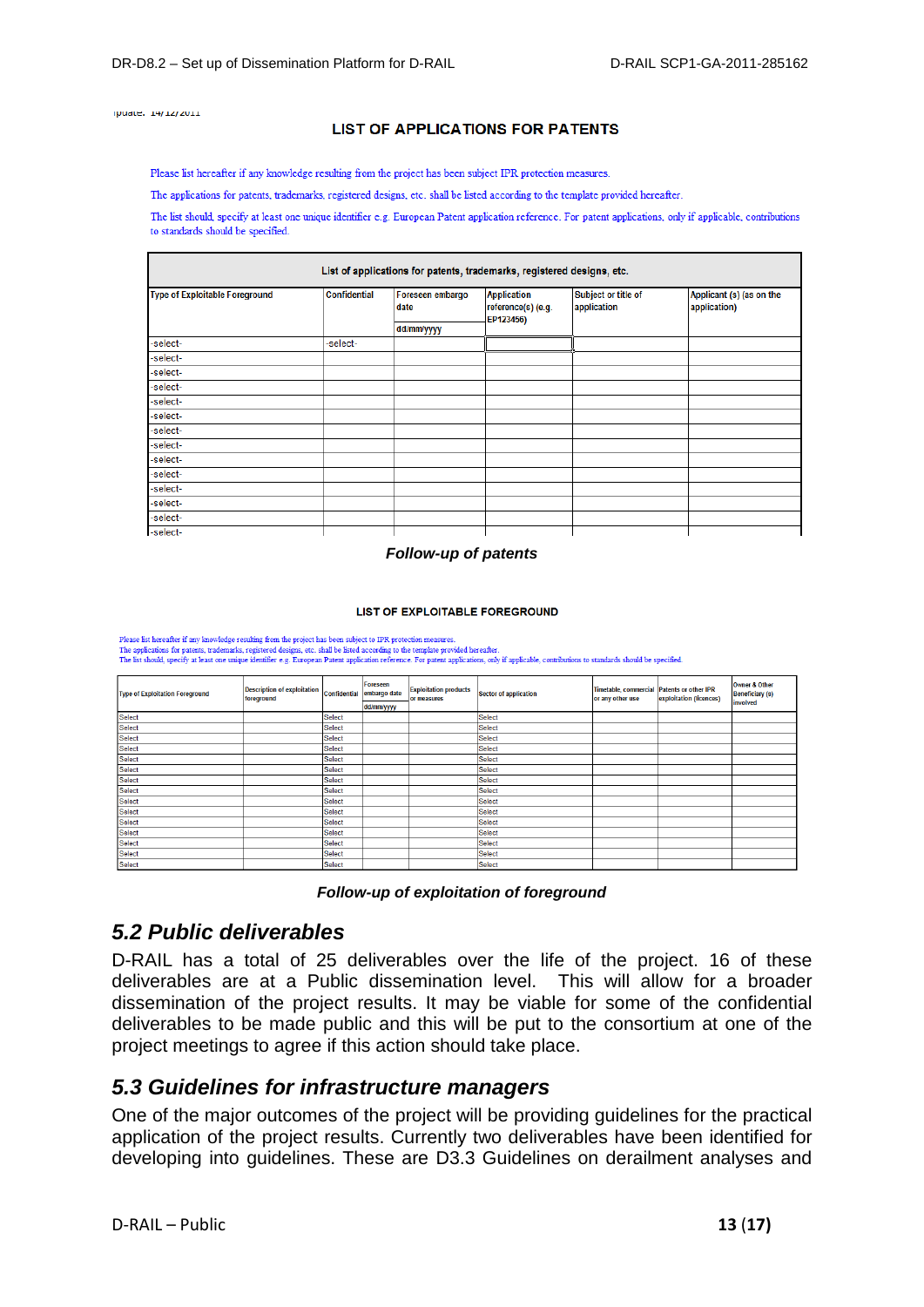prevention and D7.4 Industry guidelines/standard for implementation of monitoring techniques.

At present the D-RAIL Consortium is unable to provide an outline of the guidelines that will be developed as these are dependent on project results. Nevertheless, the guidelines will be made publicly available when they are developed and translated into other languages providing sufficient financial resources are available.

## <span id="page-13-0"></span>*5.4 Workshop, conferences, scientific papers*

Here the objectives are to:

- Produce papers/ conference papers at international conferences such as WCRR 2013.
- Invite stakeholders, related projects etc. to D-RAIL workshops.
- Network with established expert groups like TTIG, TEG and PoSE.

| <b>Type of action</b>                                                                  | <b>Expected output or</b><br>audience                                                | <b>Timeframe</b>                                | Leading<br>partner | <b>Other involved</b><br>partners                          |
|----------------------------------------------------------------------------------------|--------------------------------------------------------------------------------------|-------------------------------------------------|--------------------|------------------------------------------------------------|
| D-RAIL<br>Workshop 1                                                                   | See section 6.4.2                                                                    | Just after the<br>midpoint of the               | <b>UIC</b>         | WP leaders with<br>support from task                       |
| D-RAIL<br>Workshop 2                                                                   | See section 6.4.2                                                                    | project<br>Just after the end<br>of the project | <b>UIC</b>         | leaders<br>WP leaders with<br>support from task<br>leaders |
| D-RAIL paper on<br><b>IHHA2012</b><br>(maybe too late)                                 | important railway<br>congress                                                        | 2012                                            | <b>UIC</b>         | UIC with support from<br><b>WP</b> leaders                 |
| D-RAIL paper(s)<br>on WCRR2013                                                         | The world's biggest<br>railway Congress                                              | 2013                                            | <b>UIC</b>         | UIC with support from<br><b>WP</b> leaders                 |
| Papers for<br>industry journals                                                        | Papers that target<br>the railway industry<br>sector                                 |                                                 | All                |                                                            |
| Presentation of<br>D-RAIL results at<br>ÖVG conference<br>in Salzburg (if<br>accepted) | Dissemination of<br>D-RAIL results to the<br>international track<br>expert community | once, 2015                                      | <b>UIC</b>         | <b>TUV</b>                                                 |

## <span id="page-13-1"></span>5.4.1 General overview

## <span id="page-13-2"></span>5.4.2 The workshops

D-RAIL will organise two general public project workshops. The first one is planned for the midterm of the project while the second one is planned towards the end.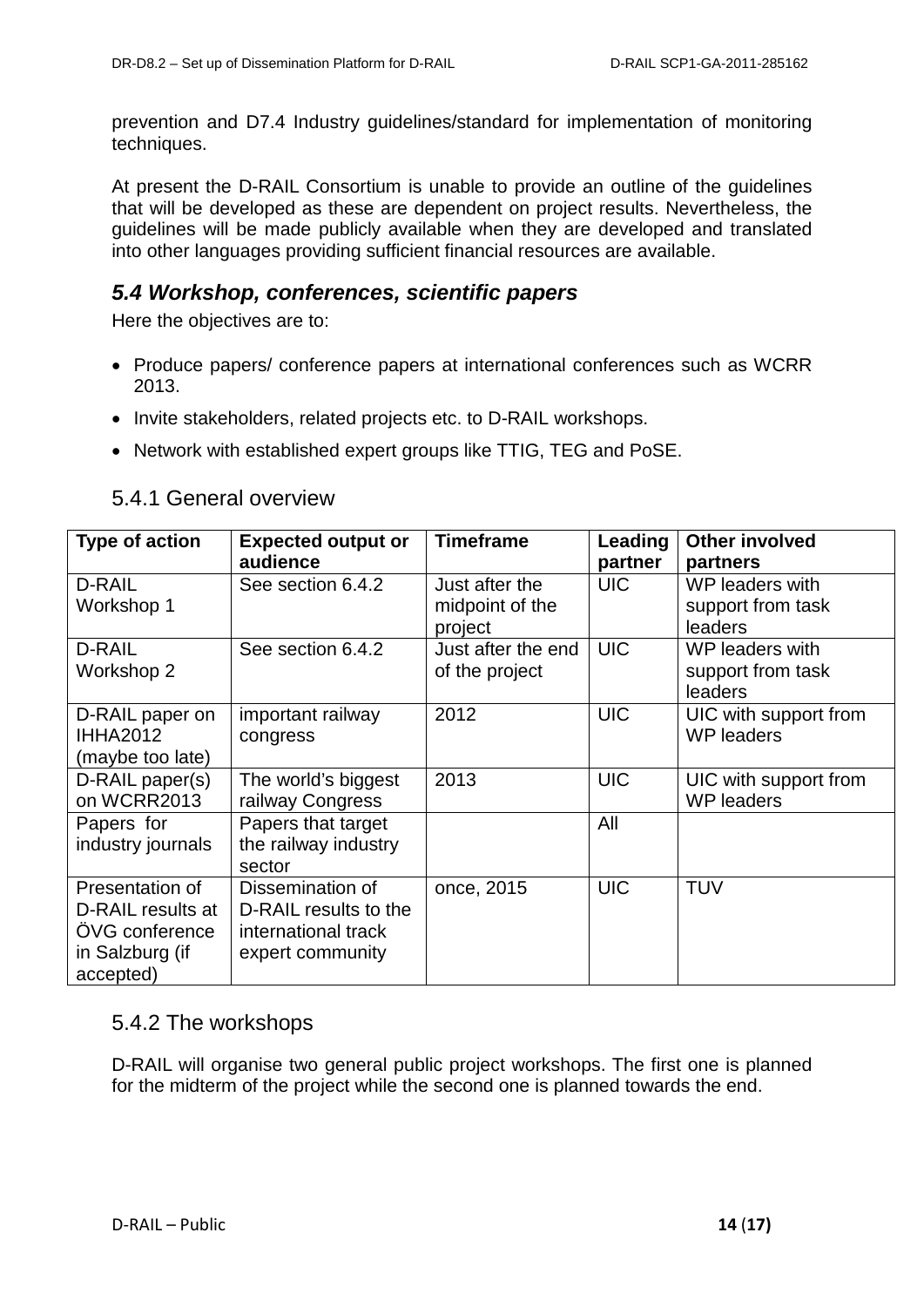5.4.2.1 First general public workshop (around M18)

- Audience: The audience will be targeted through the UIC channels. UIC members will be encouraged to spread the news within their networks in order to reach additional interested stakeholders.
- Size of audience: it is expected to have 50 to 70 participants.
- Location: Accessible for European participants.
- Timeframe: the workshop should last 1-2 days.
- Budget:
	- o UIC has an allocated budget for the organisation of workshops that will be used for this purpose.
	- o All D-RAIL partners will be asked to participate in these workshops and have travel budget planned accordingly.

5.4.2.2 Second general public workshop (around M36)

- Audience: The audience will be targeted through the UIC channels. UIC members will be encouraged to spread the news within their networks in order to reach additional interested stakeholders.
- Size of audience: it is expected to have 50 to 70 participants.
- Location: Accessible for European participants.
- Timeframe: the workshop should last 2 days.
- Budget:
	- o UIC has an allocated budget for the organisation of workshops that will be used for this purpose.
	- o All D-RAIL partners will be asked to participate in these workshops and have travel budget planned accordingly.

## <span id="page-14-0"></span>*5.5 Promotional material*

Here the objectives are to:

- Establish the visual identify of the project for use with templates for dissemination, communication material and for reports and project material.
- Design a D-RAIL project brochure and update as required as the project progresses
- Develop a project flyer and poster and a "standard" PPT presentation presenting the project to be made widely available to relevant departments.
- Produce press releases throughout the life of the project detailing any significant results and achievements and promoting public workshops
- Periodic newsletters will be produced with details of the latest project achievements and feedback from workshops
- Launch and maintain the public website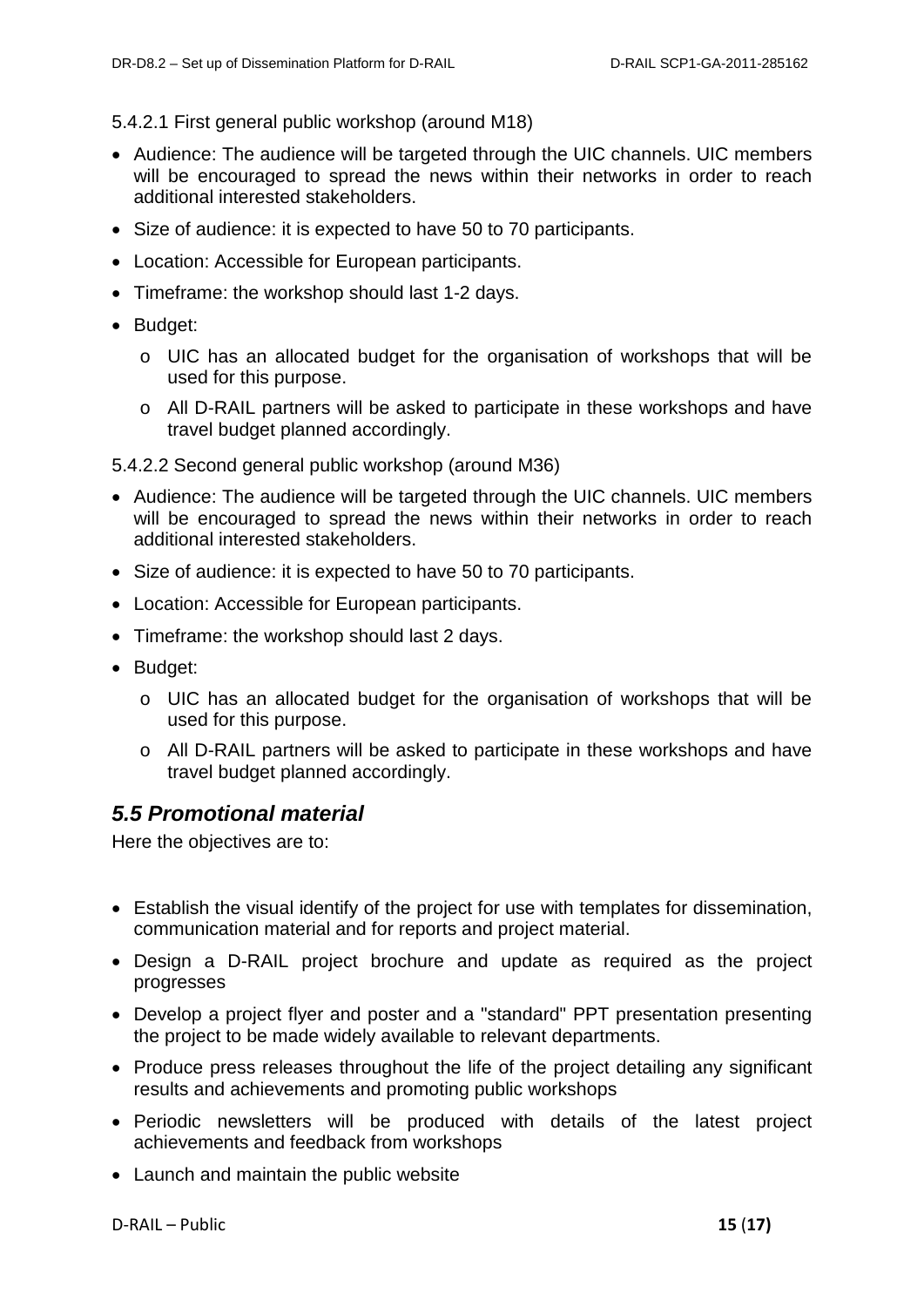| Type of<br>action                               | <b>Expected output</b>                                                                                                                                                                                                                                                                      | <b>Time frame</b>                                                                                                                                                                                                                             | <b>Leading</b><br>partner | <b>Other</b><br>involved                                                                                                                                            |
|-------------------------------------------------|---------------------------------------------------------------------------------------------------------------------------------------------------------------------------------------------------------------------------------------------------------------------------------------------|-----------------------------------------------------------------------------------------------------------------------------------------------------------------------------------------------------------------------------------------------|---------------------------|---------------------------------------------------------------------------------------------------------------------------------------------------------------------|
|                                                 |                                                                                                                                                                                                                                                                                             |                                                                                                                                                                                                                                               |                           | partners                                                                                                                                                            |
| Project Logo<br>and Template                    | Based on the current<br>tentative logo                                                                                                                                                                                                                                                      | At the beginning of the<br>project                                                                                                                                                                                                            | UNEW/<br><b>UIC</b>       | Input from<br>D-RAIL<br>partners                                                                                                                                    |
| Design<br>project<br>brochure                   | Promotional brochure<br>for dissemination<br>activities                                                                                                                                                                                                                                     | At the beginning of the<br>project                                                                                                                                                                                                            | UNEW/<br><b>UIC</b>       | Input from<br><b>D-RAIL</b><br>partners                                                                                                                             |
| Develop a<br>project flyer                      | Inform the scientific<br>community, railway<br>owners and managers.<br>e.g. to be distributed at<br>international<br>conferences and made<br>visible and available<br>within the partner<br>organisations                                                                                   | Will be produced at the end<br>of Year 1, in order to show<br>first project results.<br>Possible updates after Year 2<br>and towards project end.                                                                                             | UNEW/<br><b>UIC</b>       | Input from all<br>partners to<br>ensure project<br>compliance.<br>Flyer will be<br>made<br>available to all<br>partners to<br>facilitate a<br>wide<br>distribution. |
| Press<br>releases                               | Announcing the launch<br>of the project,<br>milestone results and<br>final conclusions of the<br>project.                                                                                                                                                                                   | At suitable occasions<br>according to SC decision                                                                                                                                                                                             | UNEW/<br><b>UIC</b>       | Input from all<br>partners to<br>ensure project<br>compliance.                                                                                                      |
| <b>Newsletters</b>                              | Periodic newsletters<br>detailing project<br>progress and<br>achievements; any<br>public deliverables<br>completed and how<br>they can be accessed;<br>articles or references to<br>events where D-RAIL<br>was presented; and<br>promotion of future D-<br><b>RAIL</b><br>workshops/events. | As project achievements<br>occur                                                                                                                                                                                                              | UNEW/<br><b>UIC</b>       |                                                                                                                                                                     |
| Launch and<br>maintain the<br>public<br>website | Make project results<br>available to the broader<br>public.                                                                                                                                                                                                                                 | Public website launched<br>since M1.<br>Update at least every 6<br>months but as often as<br>needed. Updates will<br>increasingly occur as project<br>results are produced and<br>dissemination events<br>organised.<br>Please refer to D8.1. | <b>UIC</b>                | <b>UNEW</b>                                                                                                                                                         |